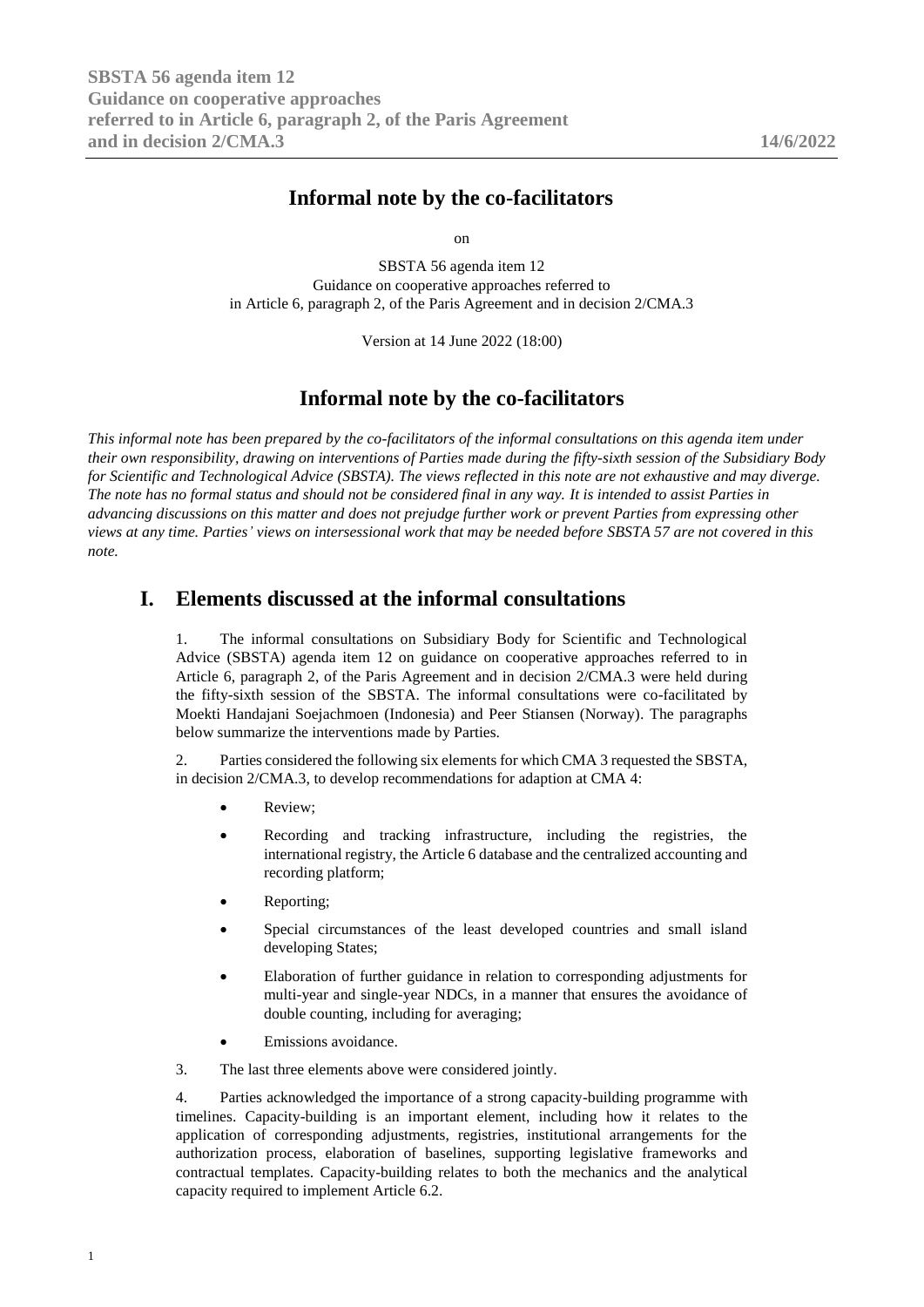5. Parties acknowledged that various elements had a relation to the rules, modalities and procedures for the mechanism established by Article 6, paragraph 4, of the Paris Agreement. In their interventions, Parties made references to interventions on SBSTA agenda item 13, "Rules, modalities and procedures for the mechanism established by Article 6, paragraph 4, of the Paris Agreement and referred to in decision 3/CMA.3".

6. Interventions on SBSTA agenda item 13 that Parties linked to SBSTA agenda item 12, and vice versa, are not replicated by the co-facilitators in the informal notes to the respective agenda item. Readers of this informal note may wish to consider it in conjunction with the informal note prepared by the co-facilitators of agenda item 13.

## **II. Views of Parties provided at the informal consultations on the six elements**

### **A. Review**

- 7. General views:
	- The secretariat has extensive experience with different review processes and the Article 6 TER guidelines should draw upon that experience;
	- An outline of, or principles for, the outcomes of the review is needed;
	- Guidelines are needed for the review;
	- The review process is the closest process Article 6 has to international oversight and is a way to support transparency, credibility and confidence in cooperative approaches;
	- The review process needs to be objective, and guidance to assess descriptive narrative information is desirable;
	- There is a need for a systematic way of sharing information so that recommendations to one Party can help other Parties, thus avoiding inconsistencies;
	- There is a need to define what needs to be reviewed, how it is going to be reviewed, the timing and the specific outcome of the review of the information provided by the Party at every stage of the reporting cycle;
	- Procedures are needed in order to avoid reviewing the same information twice in one reporting or biennial cycle.
- 8. Objectives:
	- The objectives of the Article 6 TER aim to deliver integrity and trust in the system by ensuring the avoidance of double counting, the environmental integrity of cooperative approaches and the high quality of ITMOs;
	- The reviews<sup>1</sup> and recommendations of the reviews are to help Parties build capacity and to help avoid and address inconsistencies in the future;
	- The review should also provide an exchange of information on cooperative approaches to support the establishment and improvement of national arrangements;
	- The reviews must facilitate improved reporting and transparency over time and avoid duplication of work and undue burden on Parties and the secretariat;
	- The Article 6 TER is to provide input for consideration to the Article 13 TER.

1

<sup>&</sup>lt;sup>1</sup> In their interventions, Parties used the terms 'reviews' and 'review' interchangeably in relation to the Article 6 technical expert review as per chapter V of the annex to decision 2/CMA.3.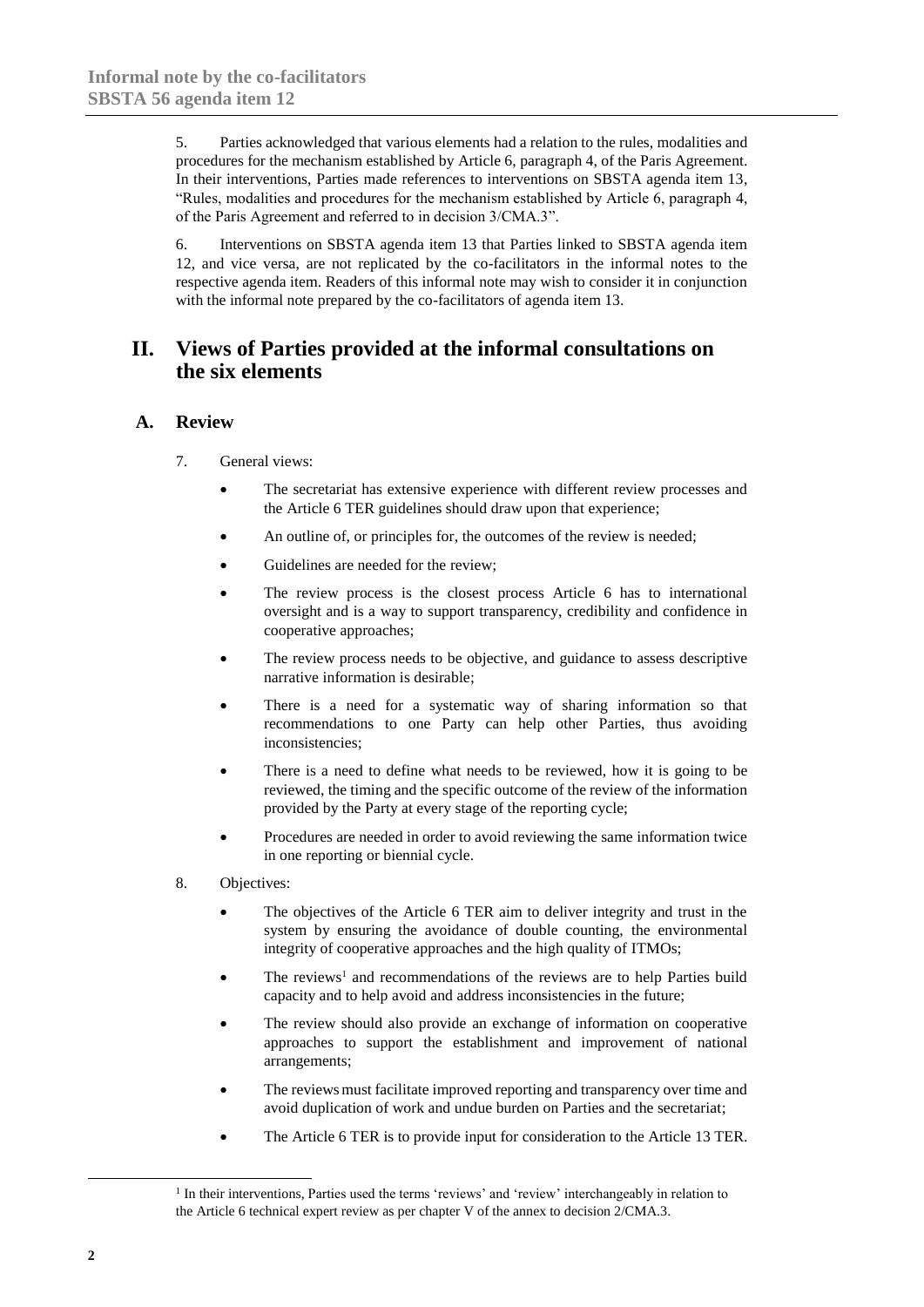#### 9. Scope:

- The scope of the review is clearly defined in paragraph 7 and in chapter V of the annex to decision 2/CMA.3;
- The mandate of the Article 6 TER is to review the consistency of the information provided on the cooperative approach in accordance with the guidance and not only internal consistency of the reported information;
- The reviews should be implemented in a facilitative, non-intrusive and nonpunitive manner that is respectful of national sovereignty;
- The reviews shall not make political judgments;
- The Article 6 TER addresses consistency and completeness of reported information and is:
	- a. Qualitative, or
	- b. Qualitative and quantitative;
- The annual information provides supporting data for the review, as does the information from the consistency check performed by the secretariat in the Article 6 database. In the case of the annual information included under regular information, the information itself is also subject to review;
- The review of the initial report should provide recommendations on the consistency of a specific cooperative approach with paragraphs 18–19 of the annex to decision 2/CMA.3;
- The Article 6 TER of quantitative information will consider reductions and removals generated under Article 5 (REDD+) and under Article 6.4, if authorized by Parties;
- Results that have been assessed under Article 5 should not be subject to a second assessment under Article 6.2 to avoid duplication of work. In that context, it has to be ensured that these results are included in the national GHG inventory, that they contribute to the achievement of the NDC and that they come from approved methodologies under the Paris Agreement, which ensures consistency and comparability;
- All activities under cooperative approaches must comply with Article 6.2 guidance on the basis of the definition of ITMOs;
- There are no exceptions to the review.
- 10. Format (desk reviews or centralized reviews):
	- The format of the reviews has been agreed on as desk reviews or centralized reviews;
	- Additional definitions of desk reviews and centralized reviews may be required, including in-person and remote variations of both types of review;
	- The guidance could also include a term to denote when only a single Party is being reviewed.
- 11. Timing and frequency:
	- There is a need to specify the timeframe within which the review occurs, including on:
		- a. Conclusion of the review of the initial report in order for a Party to upload information to the database;
		- b. Enabling the Party to reflect its situation in the structured summary;
		- c. Forwarding the Article 6 TER report to the Article 13 TER;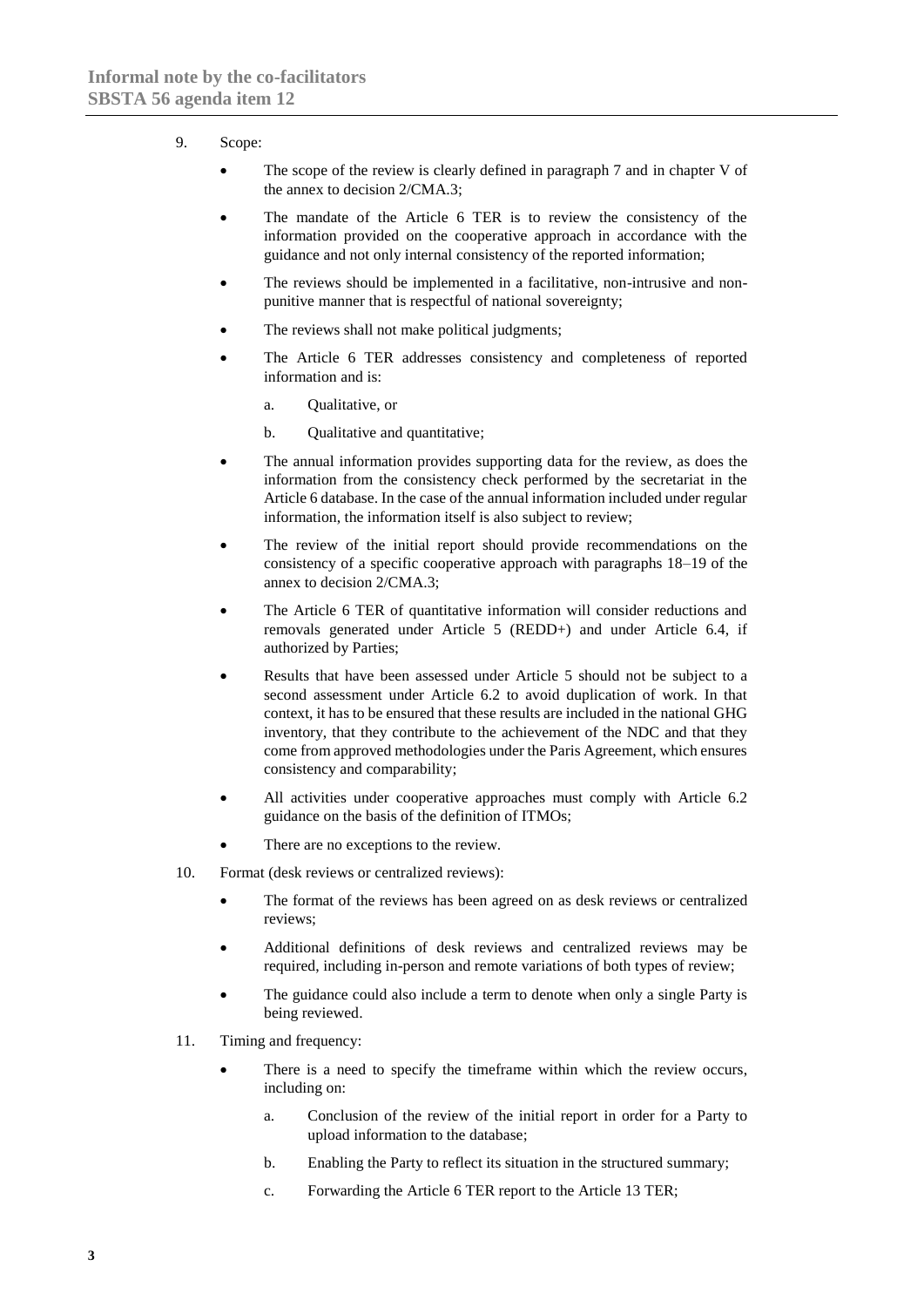- Reviews should be organized in periodic cycles, at least once or twice a year;
- Reviews should start with the review of the initial report and be followed by the review of the regular information and annual information;
- The review of the information after submission should be made without delay and should avoid reviewing the same information twice in the same reporting cycle;
- The timing of the review for each report (initial, annual and regular), including when the review is to begin and when it is to conclude, should be included in the guidelines;
- Initial reports and regular information may be submitted and could be reviewed at the same time, as there is a provision for Parties to append the initial reports to their BTR;
- Initial reports would have to be checked again if regular information is updated.
- 12. Development of modalities for reviewing confidential information:
	- A process for identifying confidential information by Parties is needed, including in supplemental information that is provided to the Article 6 TER team during a review;
	- A process and provisions are needed to ensure confidentiality, including for:
		- a. The review of confidential information, as identified by Parties;
		- b. Requirements for the reviewers to maintain confidentiality;
		- c. Holding and storage of confidential information;
	- Regarding public information, determination needs to be made regarding which data and information are public and which are confidential, considering the transparency principle;
	- In the context of the principle of integrity, the default is that all information to be presented is not confidential and should be reported;
- 13. Consistency between the reporting of all Parties participating in a cooperative approach in respect of that cooperative approach:
	- Reviews should cover information provided by all Parties participating in the same cooperative approaches with the Party under review, but not the information on the other cooperative approaches in which the counterparty of the reviewed Party also participates;
	- Reviews should cover information provided by all Parties participating in the same cooperative approaches with the Party under review, to the extent possible;
	- Reviews for consistency across multiple participating Parties should focus on the information submitted in accordance with a cooperative approach, such as in paragraphs 22 and 23(j) of the annex to decision 2/CMA.3;
	- Some consistency checks could be done independently for reporting requirements, such as participation requirements that are narrative in nature and do not require the review to be paired with a review of the information provided by other Parties involved in the cooperative approach;
	- The reviewers need to compare the information of all Parties involved in a cooperative approach, even if not submitted at the same time, as in the case of information on methods for corresponding adjustment and in relation to evidence that there is no double counting of ITMOs;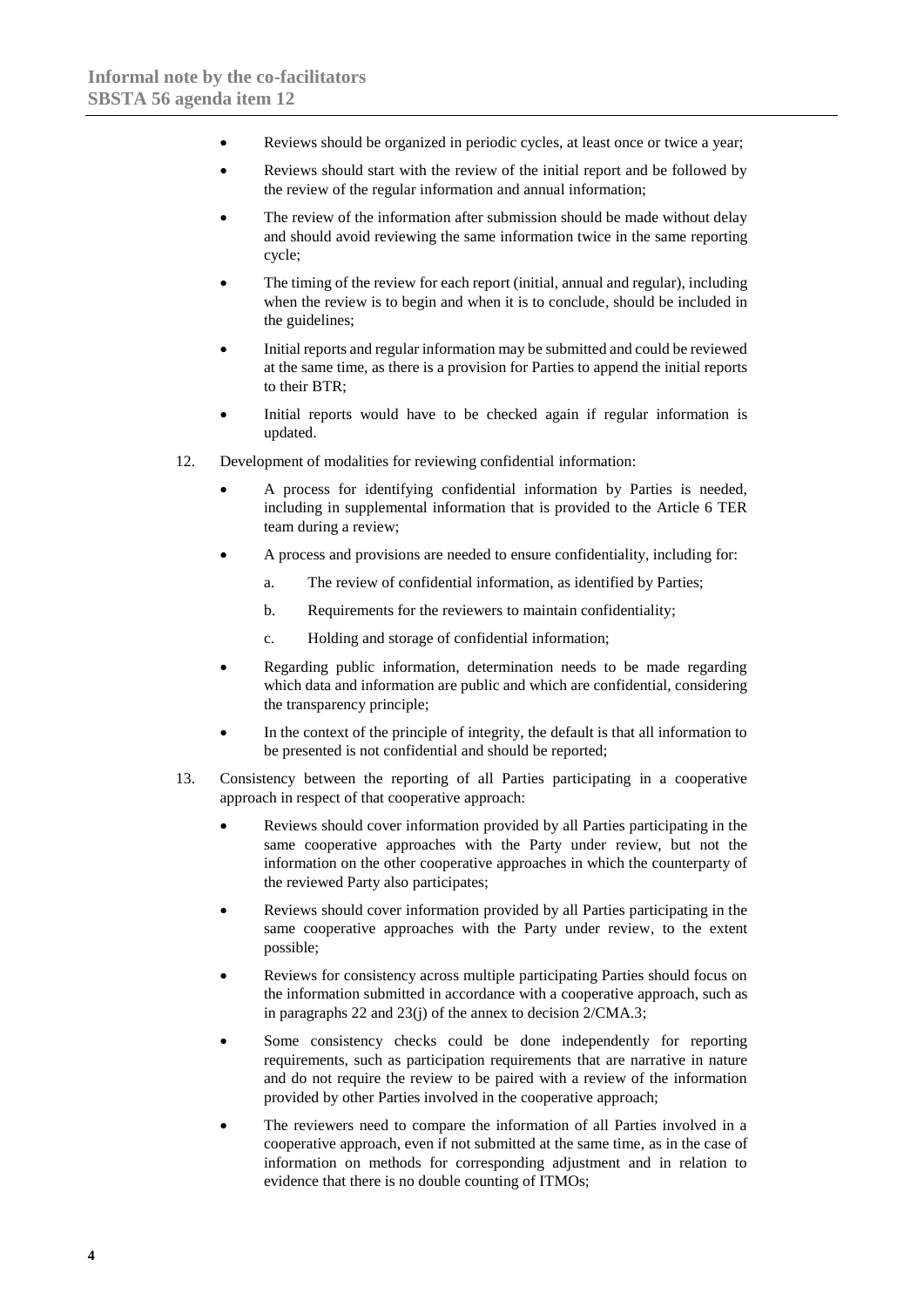- If information is not available from all participating Parties in the cooperative approach, the review report should provide for following up on the missing information during future reviews, when such information becomes available.
- 14. Recommended action to be taken when inconsistencies are identified:
	- Provisions are needed in the guidelines for the Article 6 TER to communicate recommended actions to the Party being reviewed;
	- Recommendations need to include ways to improve consistency with the guidance (decision 2/CMA.3) and with respect to inconsistencies in the quantified information as it relates to the information of other Parties.
- 15. How a Party should respond to recommended actions:
	- Provisions are needed in the guidelines for how a Party should respond to recommended actions;
	- Parties should be given time to address the inconsistencies, taking into account that resolving inconsistencies between the quantitative information reported by participating Parties of one cooperative approach could require interactions among those Parties.
- 16. Implications of non-responsiveness to recommended actions:
	- Provisions are needed in the guidelines for addressing situations where a Party is unresponsive to recommendations and has repeatedly resisted undertaking actions;
	- Implications on non-responsiveness should take into account the time that is given to Parties to address the inconsistencies;
	- Inconsistencies identified during the review and cases of non-responsiveness should be made public in the Article 6 TER report;
	- A reference to the inconsistencies from the Article 6 TER report could also be included in the Article 13 TER report;
	- The annual synthesis report of the secretariat should contain explicit information on the Parties that have been unresponsive to the recommendations of the Article 6 TER and on the types of inconsistencies identified;
	- Processes already exist within the Article 13 TER and its relationship to the Paris Agreement Implementation and Compliance Committee (PAICC) established under Article 15, with an agreed approach for addressing inconsistencies that are identified and continually not resolved.
- 17. Composition of the Article 6 TER team:
	- Provisions are needed in the guidelines for:
		- a. The nomination of Article 6 TER experts to the existing roster of experts for Article 13 TER;
		- b. Competency requirements of the experts;
		- c. Addressing conflicts of interest;
	- The Article 6 TER team should contain at least two technical experts and be balanced between developed and developing country experts, geography and gender;
	- LDCs and SIDS are to be represented on the Article 6 TER team;
	- The Article 6 TER team needs to have the collective skills to meet the requirements for review and to provide meaningful recommendations to the reviewed Parties.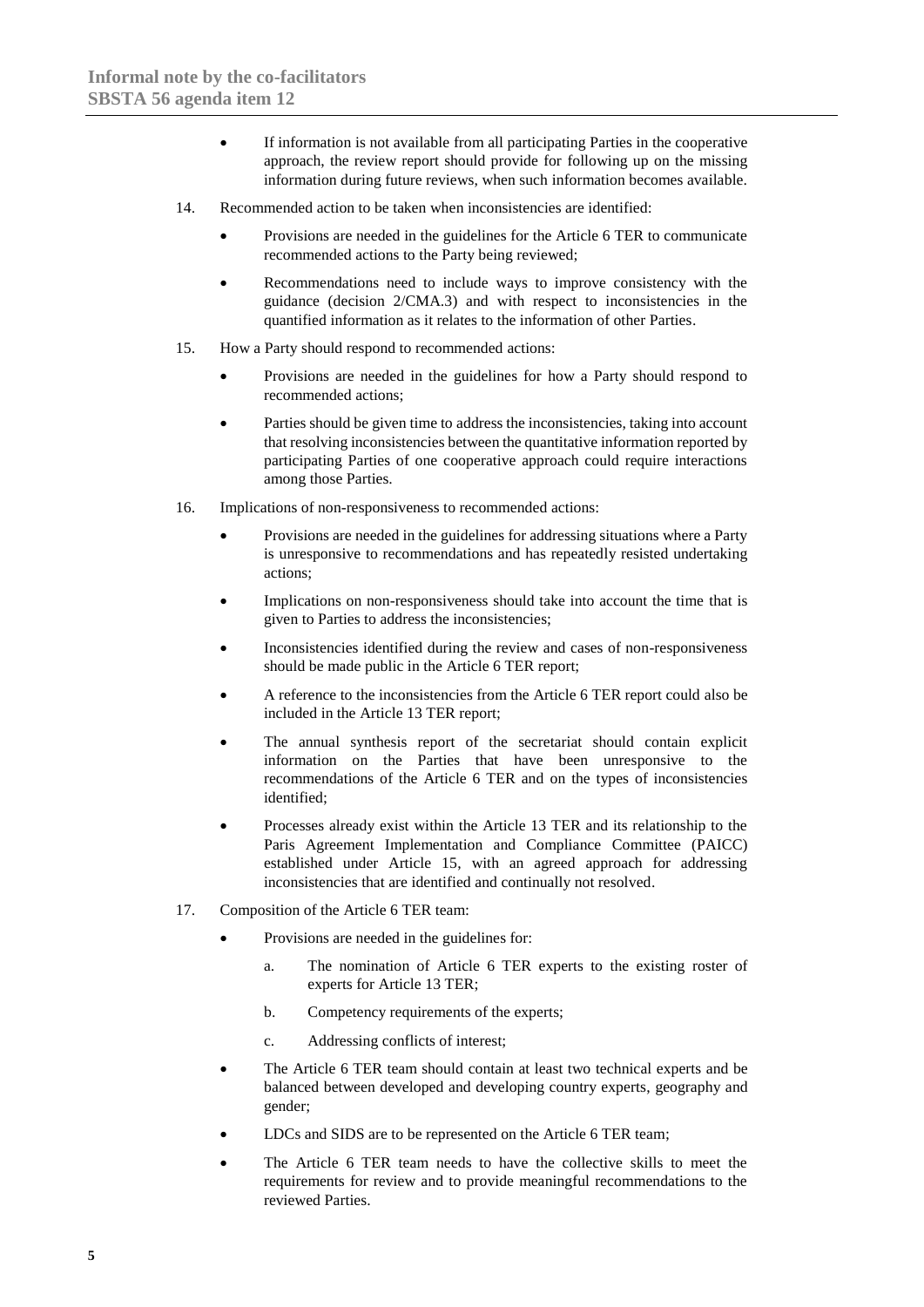- 18. Article 6 TER interaction with the participating Party when undertaking the review:
	- The secretariat is to facilitate communications between the Article 6 TER team and the Parties being reviewed.

19. Implications of paragraph 176 of the annex to decision 18/CMA.1 in respect of the composition of Article 13 review teams:

- Guidance is needed for the role of the Article 6 expert in the Article 13 TER team in respect of Article 6 information;
- Guidance needs to clearly distinguish the functions of the Article 6 TER team from those of the Article 13 TER team and to clarify the implications of their functions;
- The Article 6 experts would be included in the broader Article 13 roster of experts and can be on the Article 13 TER team for this function.
- 20. Training programme for the Article 6 technical experts:
	- Experts should undergo appropriate training;
	- Experts should pass an exam at the end of the training programme to become eligible for Article 6 TER;
	- Provisions for the training programme need to be included in the guidelines and can draw on existing training for other reviewers under the UNFCCC;
	- Regarding capacity-building, experts from the Global South should be encouraged to participate in the training programme.

21. Provisions necessary for planning and coordination of the Article 6 TER with the Article 13 TER, including on:

- Communication between the Article 6 TER and the Article 13 TER should be undertaken by the secretariat;
- Forwarding the Article 6 TER report to the Article 13 TER should be undertaken by the secretariat.

22. Ensuring that Article 6 TERs in a given review cycle are completed in advance of, and the relevant reports are provided to, the Article 13 TER:

- There is a need to sequence the Article 6 TER and the Article 13 TER so that the Article 6 TER is completed with sufficient time for the report to be sent to the Article 13 TER;
- A timely review of Article 6 information will be important to Article 13 reporting;
- There is a need for guidance on the process for consideration and inclusion of the Article 6 TER conclusions and recommendations in the Article 13 TER report;
- Preliminary questions by the Article 6 TER team should be prepared in coordination with the Article 13 TER team and sent to Parties as a package; the timeframe for the response would follow that for the Article 13 process;
- On preliminary questions as per the above point, the timeframe for response should allow Parties sufficient time to address inconsistencies that may not follow the Article 13 processes, as the Article 6 processes require communication between Parties that engage in cooperative approaches;
- The review of the initial report should be provided to the Party as soon as the Article 6 TER can complete it.
- 23. Structure of the review guidelines, including procedures and other steps:
	- Set forth the scope of the review;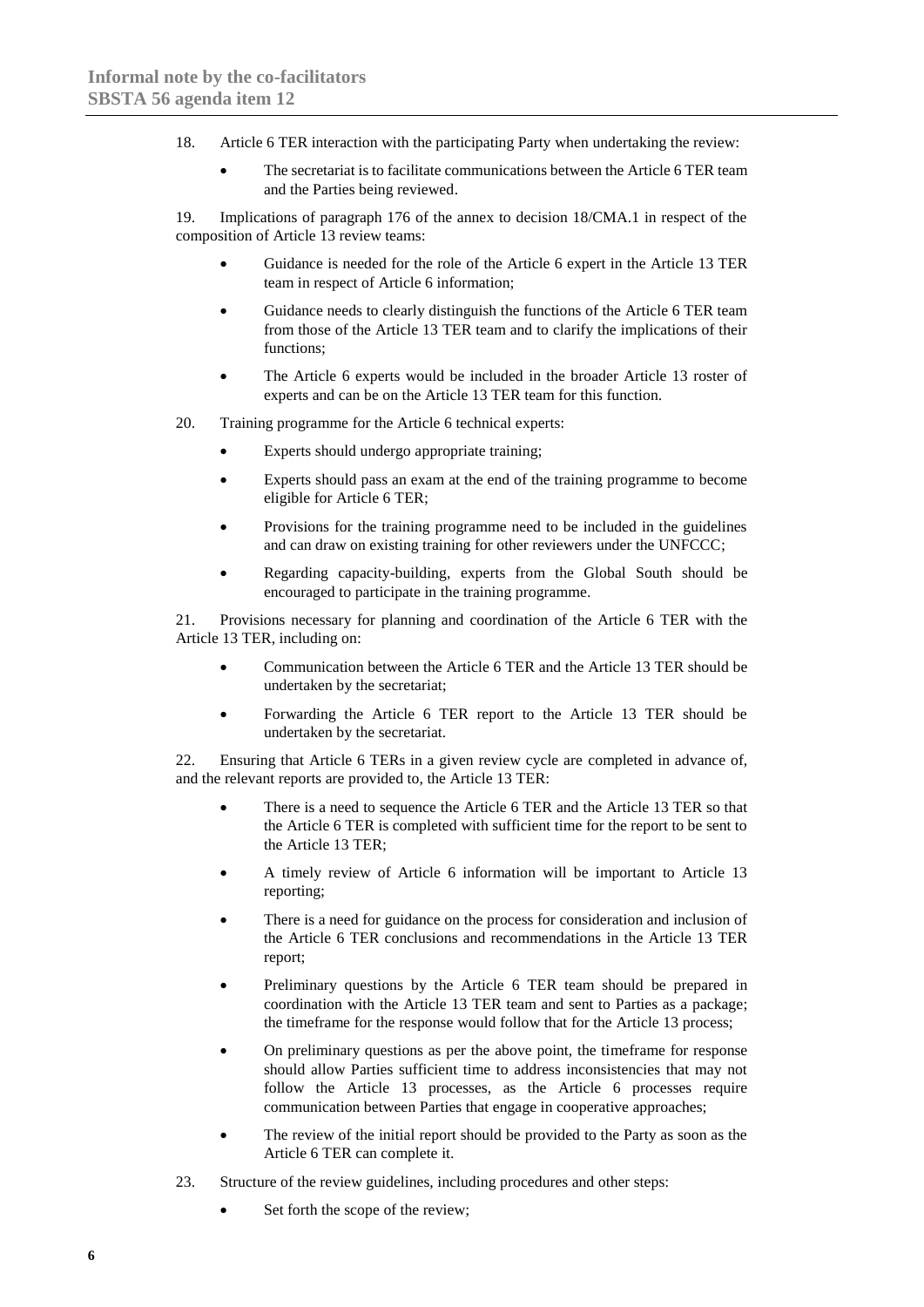- List the information to be reviewed;
- Define the TER format (centralized or desk review):
- Establish timelines and steps of the review;
- Explain provisions to ensure confidentiality;
- Define the role of the Party;
- Define the role of the Article 6 TER team;
- Define the role of the secretariat;
- Provide guidelines for the Article 6 TER report.
- 24. The role of the Article 6 TER team needs to be elaborated, including in relation to:
	- Formation of the Article 6 TER team;
	- Role of Article 6 TER team lead reviewers;
	- Annual meetings to consider how to improve the consistency of reviews.
- 25. The role of the secretariat needs to be elaborated, including in relation to:
	- A preliminary completeness check of information;
	- Organizing the review sessions:
	- Facilitating communications between the Article 6 TER and the Parties;
	- See paragraph 18 above;
	- See paragraph 21 above.

26. Roles of the Parties and of other participating Parties need to be elaborated, including in relation to:

- Addressing inconsistencies.
- 27. Guidelines for the Article 6 TER report are needed, including on:
	- Content of the Article 6 TER report;
	- Recommendations on how to improve consistency with the guidance;
	- Information that is not available for all Parties participating in the cooperative approach. The templates for the Article 6 TER report should provide for following up on missing information during future reviews, when such information becomes available, in order to complete the consistency checks;
	- Communicating the Article 6 TER report to the Article 13 TER;
	- Publication of the Article 6 TER report on the centralized accounting and reporting platform (CARP).
- 28. Relationship between the Article 6 TER and the Article 6 infrastructure:
	- Consistency checks will be made easier if the infrastructure is built with the review in mind;
	- The consistency check on quantitative information may be informed by the guidance on the Article 6 database functionalities;
	- With respect to consistency checks, consideration should be given as to whether national registries are connected to the Article 6 database, the international registry and the CARP;
	- Inconsistencies identified in the Article 6 database should be made available to reviewers;
	- The Article 6 TER team has access to the Article 6 database.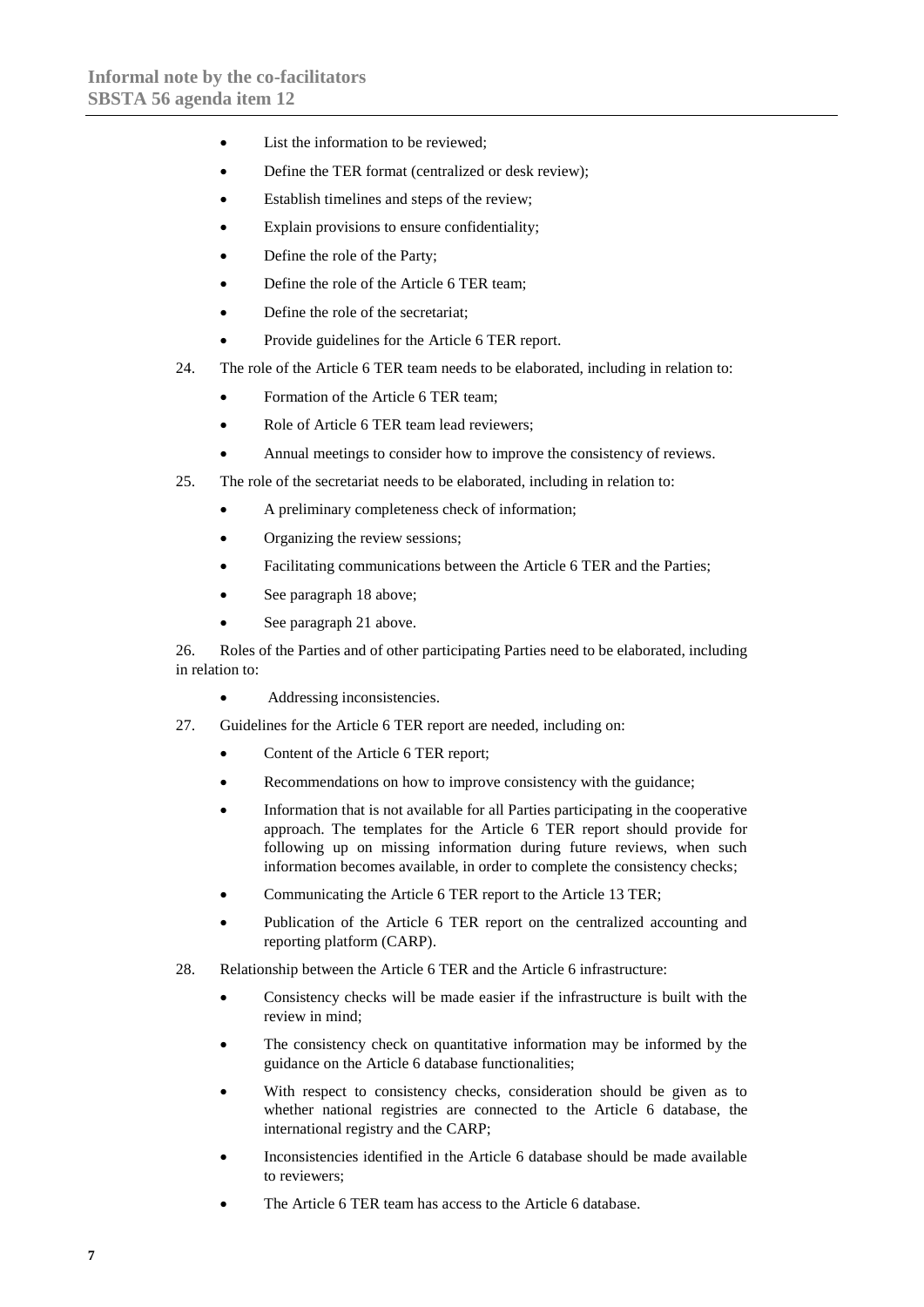- 29. Relationship with other types of UNFCCC reviews:
	- The modalities and guidance for the review of REDD+ have been already assessed and reviewed under the COP before they are eligible for Article 6.2 review;
	- The Article 6.2 review of REDD+ assessments is complementary, addressing separate issues;
	- REDD+ assessments are already agreed upon under the UNFCCC, and the same information cannot be reviewed twice.
- 30. Relationship with other UNFCCC processes:
	- There should be a link to the PAICC established under Article 15 (e.g. the annual synthesis report of the secretariat could be provided to the PAICC);
	- The annual synthesis report of the secretariat could be an input to the global stocktake;
	- Recommendations, and unresponsiveness to the recommendations, of the Article 6 TER could be addressed through the facilitative multilateral consideration of progress;
	- A reference to the PAICC is an alternative to the facilitative multilateral consideration of progress;
	- The link to the PAICC and the facilitative multilateral consideration of progress is through appending the Article 6 TER reports to the Article 13 TER report.

### **B. Infrastructure**

- 31. General views:
	- Recommendations for the functionalities and interrelationships that are referred to in Article 6.2, annex, chapter VI, on recording and tracking are a priority;
	- Reporting and infrastructure cannot be discussed independently. The infrastructure should respond to meeting the reporting requirements;
	- The importance of capacity-building for Parties with little or no experience is vital and should be expedited;
	- The Article 6 infrastructure will have to be able to include information on all Article 6.2 cooperative approaches and on Article 6.4 activities, as appropriate;
	- It is necessary to have a general view of all infrastructure, what it will look like and the linkage among elements of infrastructure;
	- The Article 6.2 infrastructure is centralized and decentralized, composed of discrete and distinct systems. Hybrid approaches should also be possible;
	- The text makes no reference to electronic linkages between Party registries and with the Article 6 database, the Article 6.4. mechanism registry and the CARP;
	- The registry models outlined in the informal report on the intersessional workshop on infrastructure are broadly confirmed as relevant;
	- For the registry models as per the point above, it is necessary to clarify what are the triggers and how corresponding adjustments and reconciliation occur;
	- Article 6.2 registries are for tracking ITMOs which is not the same as the Article 6.4 registry, which has the full range of functionalities to issue and track A6.4ERs units;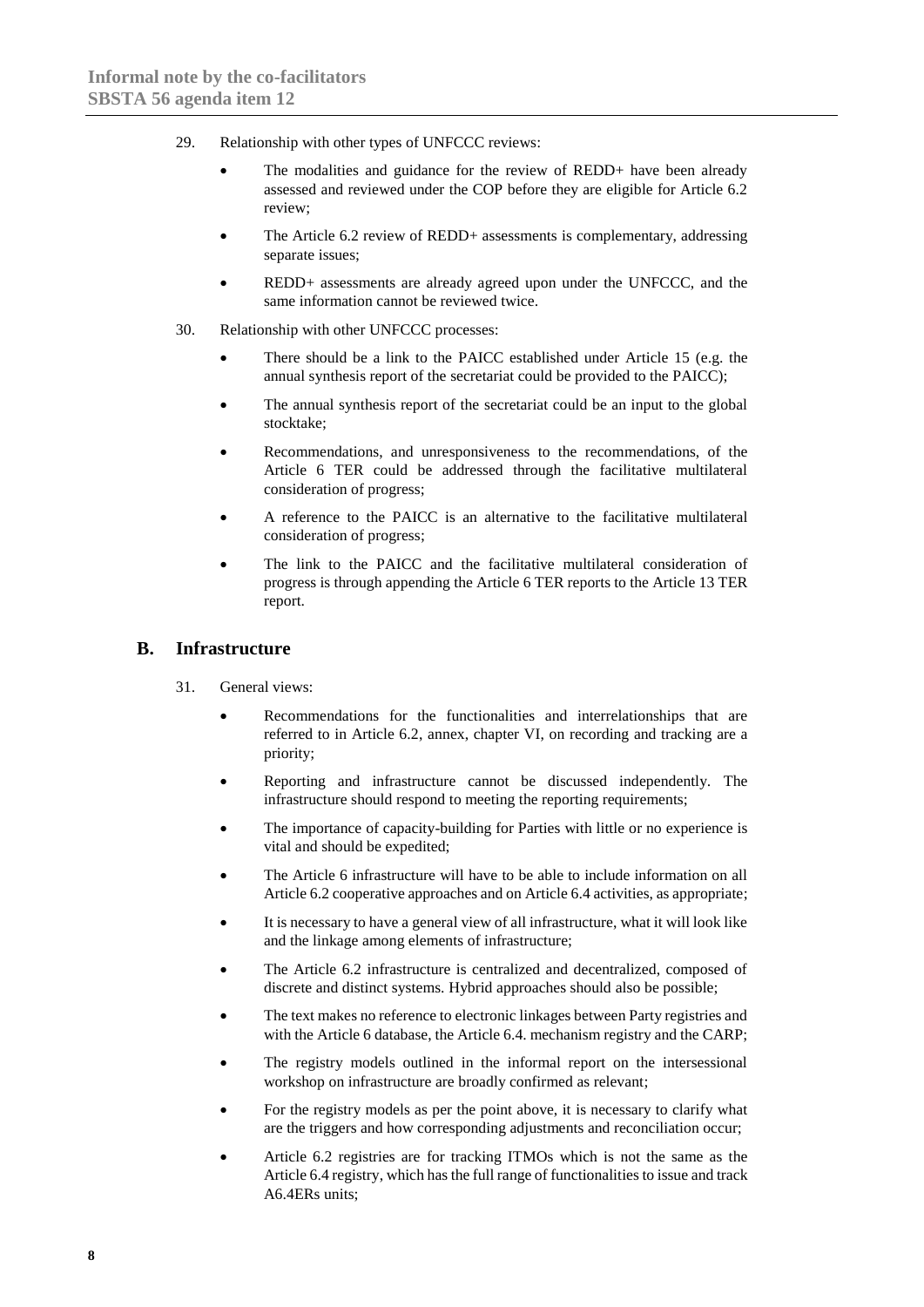- The following principles were mentioned and should be documented:
	- a. Traceability;
	- b. Robustness;
	- c. Integrity;
	- d. Flexibility;
	- e. TACCC principles;
	- f. Fit-for-purpose;
	- g. Minimized transaction cost;
	- h. Highest degrees of electronic integration and automation, including over time;
	- i. Security;
	- j. Immutability of data.
- Real-time integration should be possible for Parties that wish so:
- It may be useful to provide flexibility to Parties to report information on authorizations, transfers and other transactions in real time;
- A key element, and a starting point, to ensure integrity of information over time is authorization by Parties;
- The scope of the infrastructure should be limited to activities authorized by Parties under Article 6.2 and Article 6.4;
- There should be synergy with the infrastructure for transparency for Article 6.4. A link between the A6.4 registry and national registries will be needed to track A6.4ERs. This is to ensure consistency of the information between the registries and the information reported by Parties to the Article 6 database;
- Relevant accounts should be available in all registries to enable Parties to declare their uses, for OIMP and for entities;
- The infrastructure should allow for different levels of participation of different actors;
- There is a need to clarify concepts and terms;
- The guidance should include high-level design specifications for all elements of the system, depending on their respective purpose and functions;
- For unique identifiers it is necessary to:
	- a. Clarify which registries assign them;
	- b. Clarify which identifiers will be assigned by which systems and how identifiers will be shared, as needed, throughout the system;
	- c. Explain how they will be shared within a cooperative approach;
	- d. Establish a format for identifiers, which could be as follows: NDC, type of unit, vintage, project number or purpose of use;
	- e. Reflect the authorization and the definition of first transfer;
	- f. Reflect the deadline for using units;
	- g. Establish one cooperative approach to have the same unique identifier;
- A link between national registries and the Article 6 database would facilitate the translation of the mandated national unique identifiers on the level of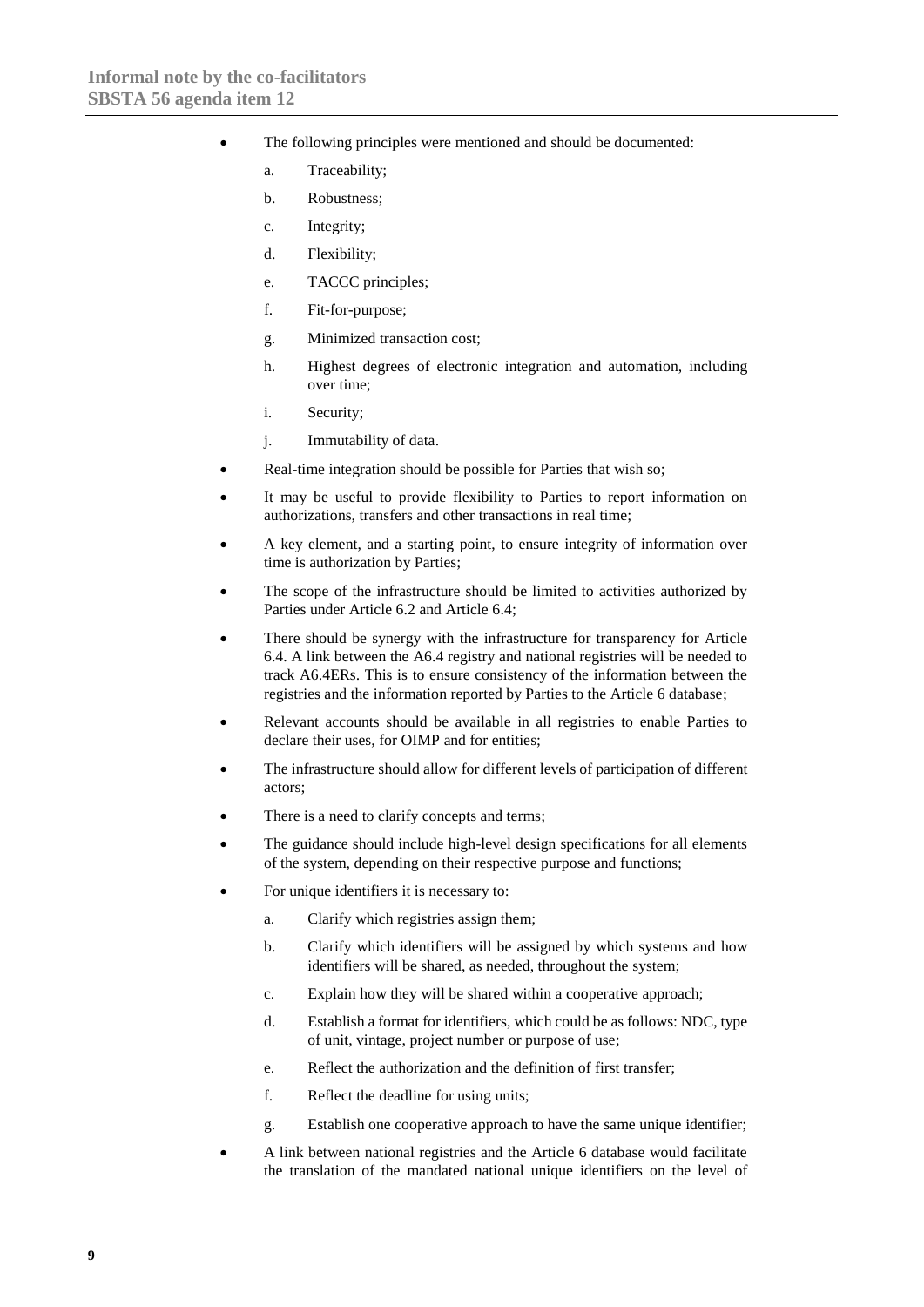registries (para. 29) or accounts in the international registry (para. 30) into unique international identifiers within the Article 6 database (para.  $32(a)$ );<sup>2</sup>

The infrastructure needs to clearly track and maintain quantitative information on the contribution of resources for adaptation under paragraph 37 of the annex to decision 3/CMA.2 and on ITMOs cancelled for OMGE under paragraph 39 of the annex to the same decision, distinctly from SOP and OMGE under Article 6.4, and the associated corresponding adjustment.

#### 32. Registries:

- The guidance should:
	- a. Include general technical specifications, including minimum functions, for the registries, namely accounts and identification of units, including in relation to vintage;
	- b. Clarify how each registry will be operating, including in relation to public information;
	- c. Be based on functional requirements without constraining the architecture or suggesting a particular solution;
	- d. Include minimum requirements for communication between registries;
	- e. Clarify how the national registries interface with the international registry and the corresponding timeline;
	- f. Lighten the burden of Parties that wish to establish their own registry;
	- g. Take into account the registries that Parties and non-State actors have already developed so that they can employ the infrastructure without their efforts being lost;
	- h. Allow for a decentralized approach but address how reconciliation may work in this case;
- Registries may be different, whereby some registries hold assets and other track records or both;
- National registries must serialize units and track them though their life cycle, including authorization;
- National registries do not track issuance or units, but rather reflect the movement of assets in the underlying registries;
- For the purposes of traceability, there is a need to determine how national registries will communicate with one another;
- National registries do not need to connect to one another but do need to link through the CARP and the international registry;
- National registries can, but do not have to, connect to the international registry:
- There is no requirement for a link between registries that Partis have, or have access to, and any other system, as per chapter VI of the guidance;
- The registries should also allow for disaggregation and authorized entities to be captured;
- Simple options such as Excel format for registries should be taken into account for those countries with fewer resources.
- 33. International registry:
	- Will the same functionalities as the national registries;

-

<sup>2</sup> The paragraphs are paragraphs of the annex to decision 2/CMA.3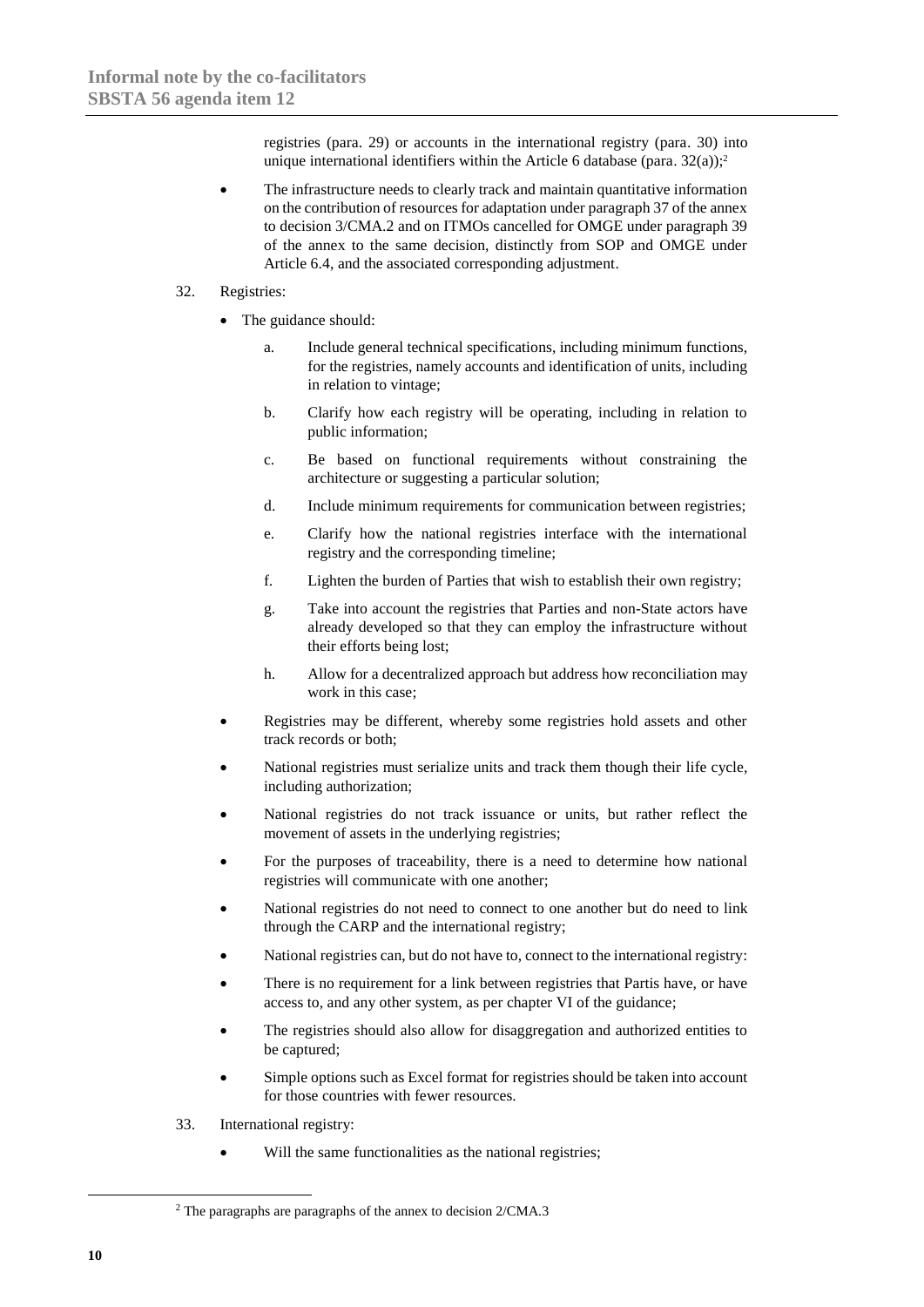- Will connect to the Article 6.4 registry and the connection needs to be clarified;
- Is not specified to have accounts being available to Parties to track uses for OIMP by entities;
- Is maintained and operated by the UNFCCC secretariat;
- Must allow Parties to participate in Article 6.2 without hosting their own registry;
- Would need to be able to include information on both Article. 6.2 and Article 6.4, including on all Article 6 cooperative approaches and the associated activities and all Article 6.4 activities;
- Requires clarification on how the transfer from the Article 6.4 registry will be made;
- Requires clarification on the capabilities of a Party account and if this account can have sub-accounts for entities;
- Would have to accommodate Parties' circumstances, such as unstable Internet connection, hardware constraints and data security policies.
- 34. Article 6 database:
	- It is necessary to clarify the functions of the database:
	- Supports the electronic submission of information from registries;
	- Is a system that compiles the information submitted by participating Parties and may have a multi-layered structure such as a relational database;
	- Should assign unique identifiers that may include additional elements, including a unique identifier for a given authorization, which is shared by participating Parties in a cooperative approach, as well as the first transferring Party in all cases as this is relevant for avoiding double counting;
	- The reconciliation between amounts should take place in the Article 6 database;
	- The consistency checks on the quantitative information should be a function of the Article 6 database;
	- There should be full integration between the international registry and the Article 6 database;
	- The secretariat plays a key role in the consistency check;
	- The consistency check needs to be developed;
	- If the information in the database is immutable, relevant reporting information can be generated automatically by summing up all the activities authorized and entered into the infrastructure system from the start, only to be reviewed as summary information by Parties. However, the database should provide a method for updating information when Parties address inconsistencies on the basis of recommendations from the Article 6 TER and/or in relation to the completeness check.
- 35. The CARP:
	- Should be a platform that integrates the international registry and the Article 6 database and has a user-friendly, dynamic, public interface that is accessible and easy to read;
	- Should have an interface that allows for extraction and downloading of information;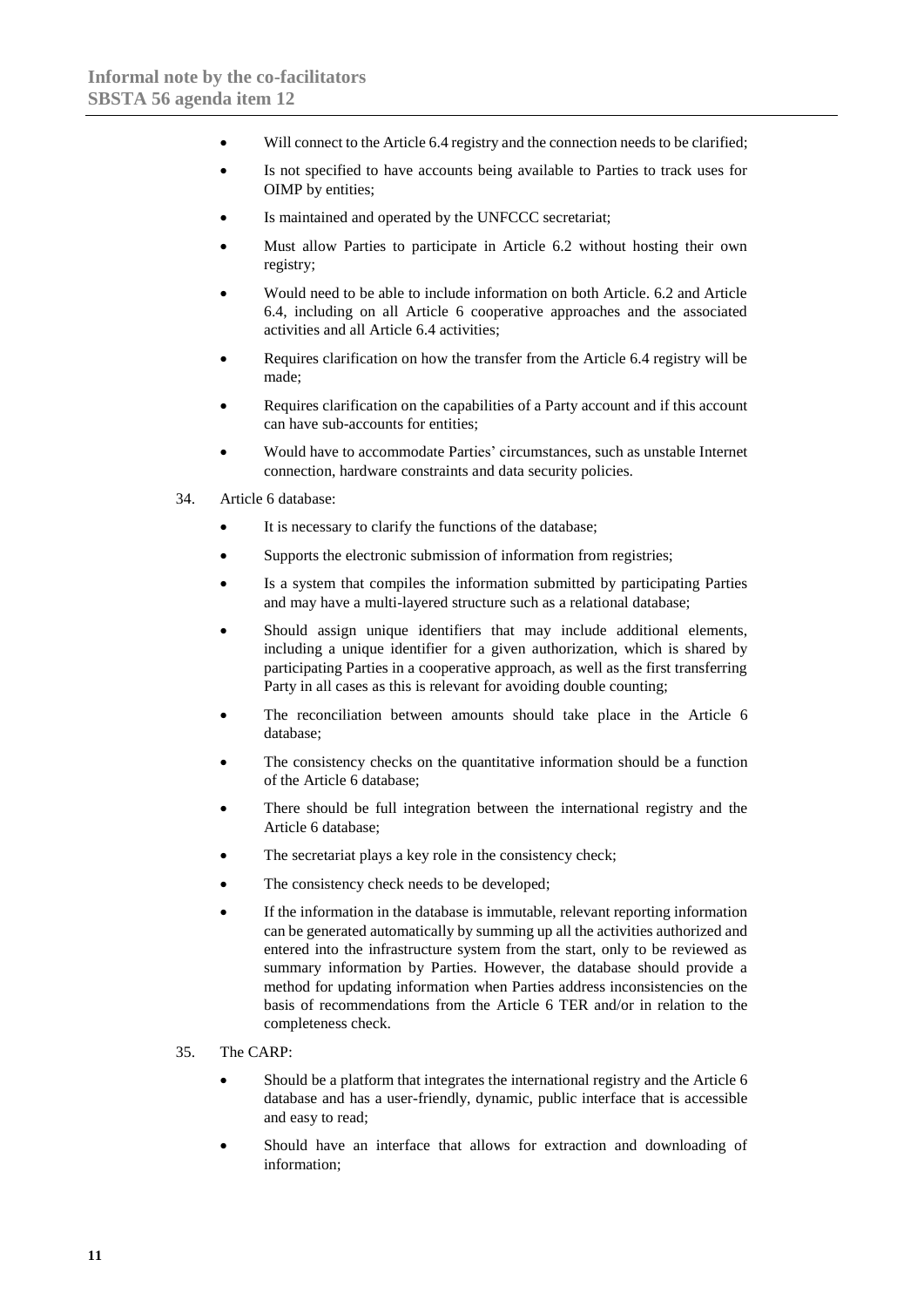- Should include all information submitted through BTRs and should provide historical information on amounts of ITMOs authorized by each Party, by year of authorization;
- It is necessary to clarify the granularity of information to be captured by the CARP;
- The secretariat extracts relevant information from the CARP, as necessary:
- Where Parties have not identified any confidential information, the information submitted in reports (initial, annual and regular) can be automatically uploaded to the CARP;
- Should performs functions for enhanced transparency, including making nonconfidential information in the consistency check publicly available and notifying the relevant participating Party(ies);
- Should be the public repository of the reports prepared by the Article 6 TER team pursuant to chapter V of the guidance.

### **C. Reporting**

- 36. General views:
	- The priorities of this element are:
		- a. Outlining qualitative and quantitative tabular information for regular information;
		- b. Tables for submitting the quantitative information to the Article 6 database and in the structured summary and/or in an annex to the BTR;
		- c. Initial report;
		- d. Ensuring the design of a comprehensive, consistent and robust reporting and review cycle.
	- Capacity-building is needed in the reporting area, as requested in paragraph 12 of decision 2/CMA.3;
	- Authorization, including content of authorization, is an area important for reconciliation, specifically as the authorization determines the timing of corresponding adjustments, including in relation to IMP;
	- It is necessary to understand CORSIA and its reporting and reconciliation model in relation to Article 6.2;
	- CORSIA is not the only model that may be recognized by some as best practice;
	- All transactions on ITMOs should be made public:
	- There is a need to address gaps and avoid duplications and overlaps in terms of the reporting section of Article 6.2 guidance;
	- The information requested should be reported in an electronic platform (CARP) that reflects the different reporting cycles and prevents overlap of information;
	- There is a need to support countries with their participation requirements, and RCCs could provide such support.
- 37. Format:
	- The SBSTA mandate, as per decision 2/CMA.3, paragraph 6, is to develop tables and outlines for the information required pursuant to chapter IV of the annex to that decision (Reporting), including the agreed electronic format;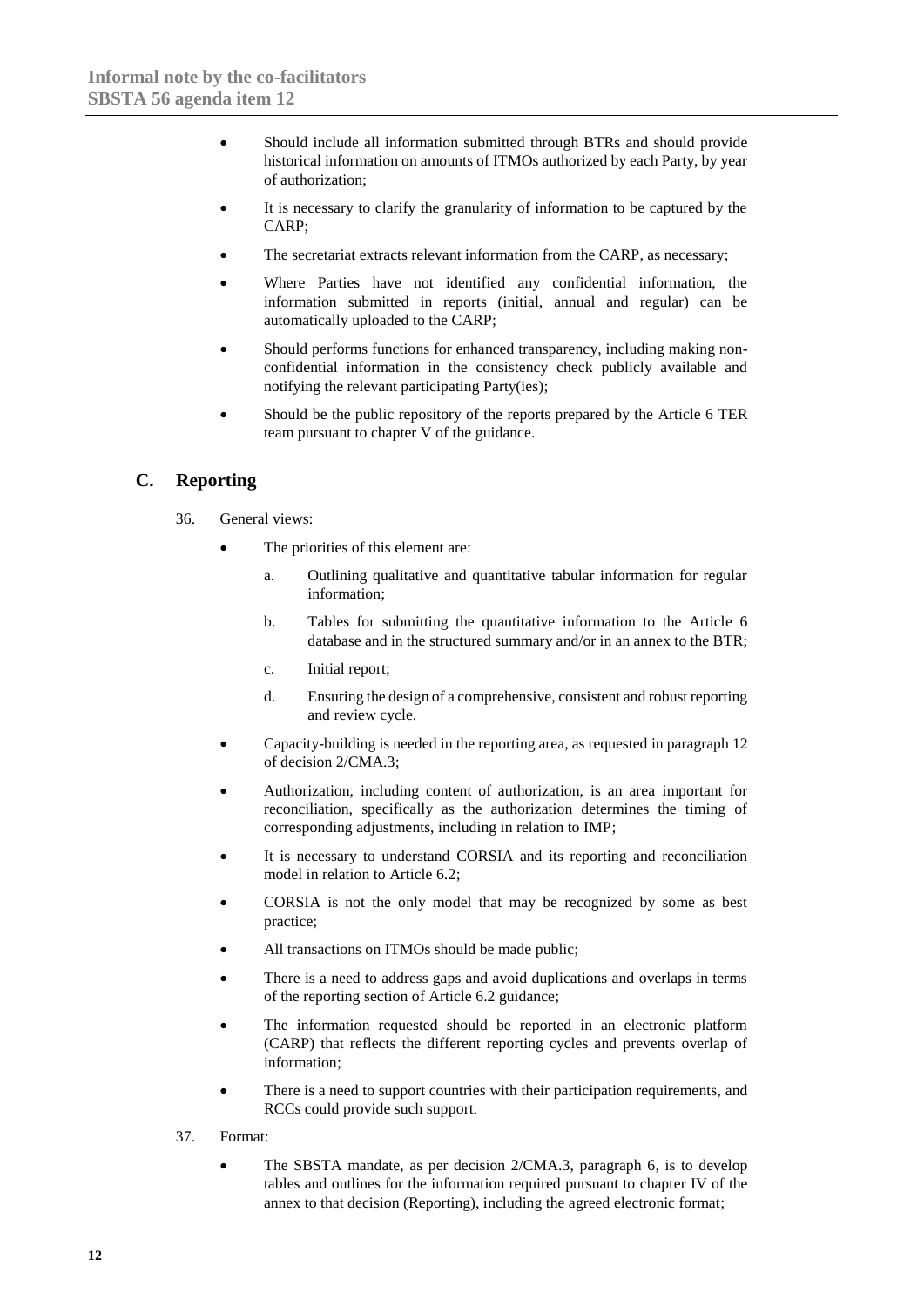- All reports should be developed in a tabular format, in order to facilitate and enhance completeness of reporting by Parties, enable cross-checks between tables and reports, and make the distinction between quantitative and qualitative information;
- The initial report could be in the form of tables with brief narratives and quantitative information based on paragraph 18(d) for the quantification of NDCs and/or detailed information. The expected content is already defined in the annex to decision 2/CMA.3;
- There is no need for common formats for the reports, as the requirements for reporting included in decision 2/CMA.3 for the initial report, annual information and regular information are sufficient to operationalize the use of cooperative approaches. This could be revisited after several review cycles in order to identify any gaps in Parties' reporting;
- Information should be submitted in a standardized electronic format;
- Information should be submitted in an agreed electronic format;
- Flexibility in using the format should be offered to Parties;
- The initial report and the regular report could be in the form of either tables or outlines, depending on Party preferences;
- The regular report should be in the form of tables;
- The distinction between qualitative and quantitative information may sometimes be tricky, and a tabular format would clarify this distinction for Parties;
- The outlines and table formats should be user-friendly, simple, manageable and accessible. Simple templates will enable better access by Parties with limited capacity;
- In the regular report, some elements required by paragraphs  $21-22$  require some outlines;
- It would be helpful to include example texts and templates in the reporting outlines;
- The tables/formats developed should provide clear information on the delivery of OMGE and resources for adaptation, even if those are voluntary;
- Tables and outlines should be expressed and reflected in tonnes of  $CO<sub>2</sub>$ equivalent;
- Any other information Parties may wish to include in tables and outlines should be expressed in the form of additional notes.
- 38. Granularity of information:
	- Information submitted and collected needs to be at a level of granularity to give all Parties and stakeholders comfort and confidence that the requirements of the guidance have been satisfied;
	- The required granularity is defined in the text and there is no mandate to address this further.
- 39. Reporting process:
	- The process of submission of the different reports should be streamlined and clarified, including the frequency of submission of the initial report, annual information and regular information;
	- Once submitted, the information should be reviewed without delay.
- 40. Linkages and/or information flows between reports: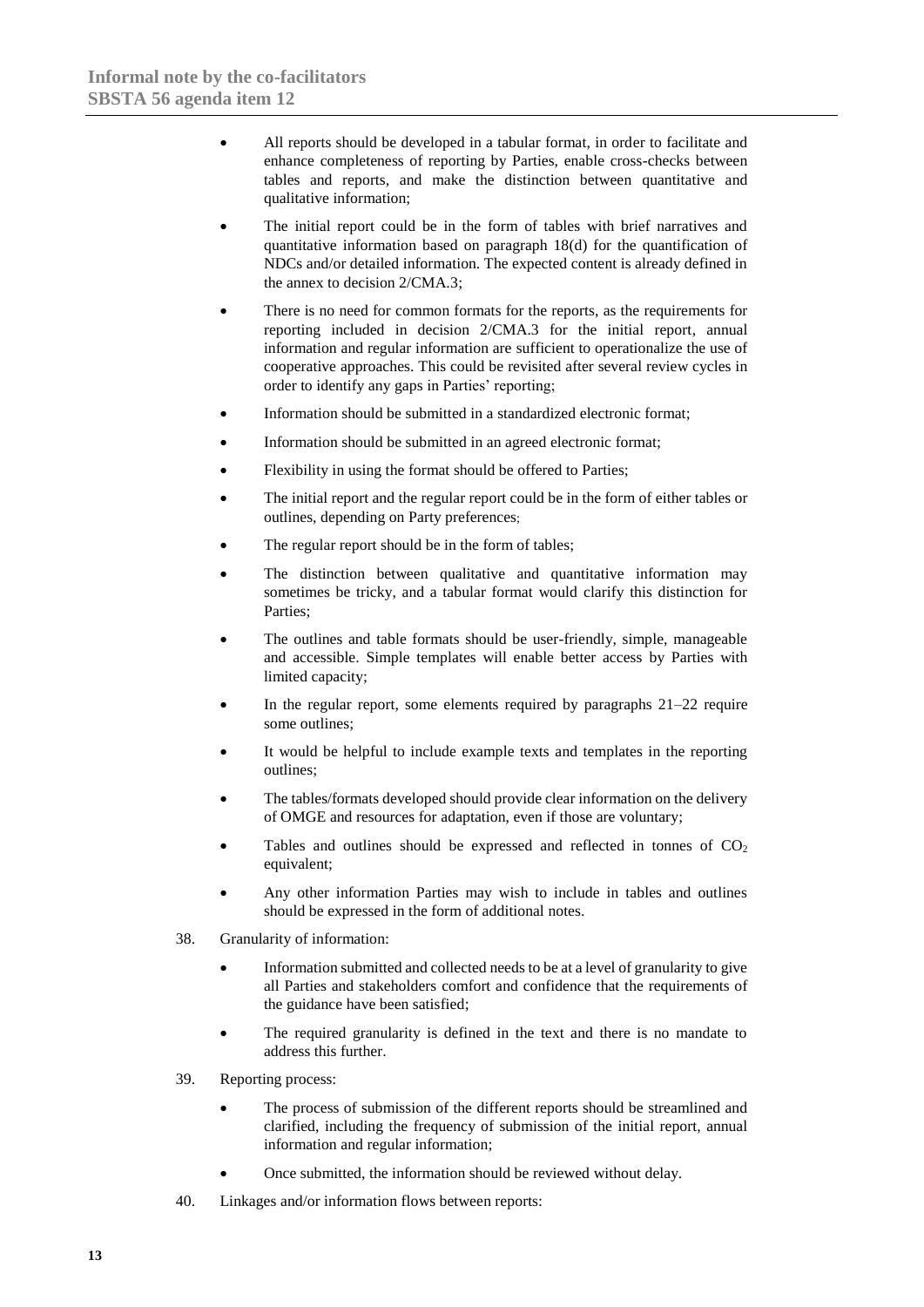- The linkages and/or information flows between the different reports (initial report annual information, regular information), the registries, the Article 6 database and the BTR need to be further explored. In this context, the ITMO identifiers are a key element;
- Simple cross-references could be used by Parties when referring to information that is repeated within their own reported information;
- As there are redundancies in the reports, the reports should be submitted through an electronic system in order to reduce the burden. Exceptions should be allowed such as when some information is already present in one of the reports.
- 41. Initial report:
	- The initial report contains disaggregated information, including on how Article 6 contributes to ambition and aligns with Parties' NDCs, long-term strategies, etc.
- 42. Regular information:
	- Parts of the regular information will be provided in the BTR itself and the same information should not be submitted twice;
	- There are some discrepancies between the table of the annex to decision 5/CMA.3 and paragraph 23 of the Article 6.2 guidance. The structured summary table should be complemented to appropriately calculate the mathematical consequences of each amount reported in the table;
	- Options should be provided for the information in the tables that are referred to in paragraph  $23(j)$  – for example, summary tables containing subtotals by each of the elements that are referred to in that paragraph, for each cooperative approach;
	- Some information to populate the regular information may be generated from the Article 6 database, and Parties may wish to be able to download this information.
- 43. Agreed electronic format:
	- The preferred option is one simple aggregated table for all information required by paragraph  $20(a - b)$ ;
	- There should be flexibility on the format.
- **D. Special circumstances of the least developed countries and small island developing States; elaboration of further guidance in relation to corresponding adjustments for multi-year and single-year NDCs, in a manner that ensures the avoidance of double counting, including for averaging; emission avoidance**
	- 44. Special circumstances:
		- There is a need for capacity-building of LDCs and SIDS, as well as developing countries in general. In this regard, RCCs have an important role to play;
		- The rules for implementing Article 6.2 must be fully understood and implemented before exemptions and flexibility can be considered for LDCs and SIDS;
		- Flexibility regarding special circumstances could be reviewed after five years and may include:
			- a. The timeline on reporting;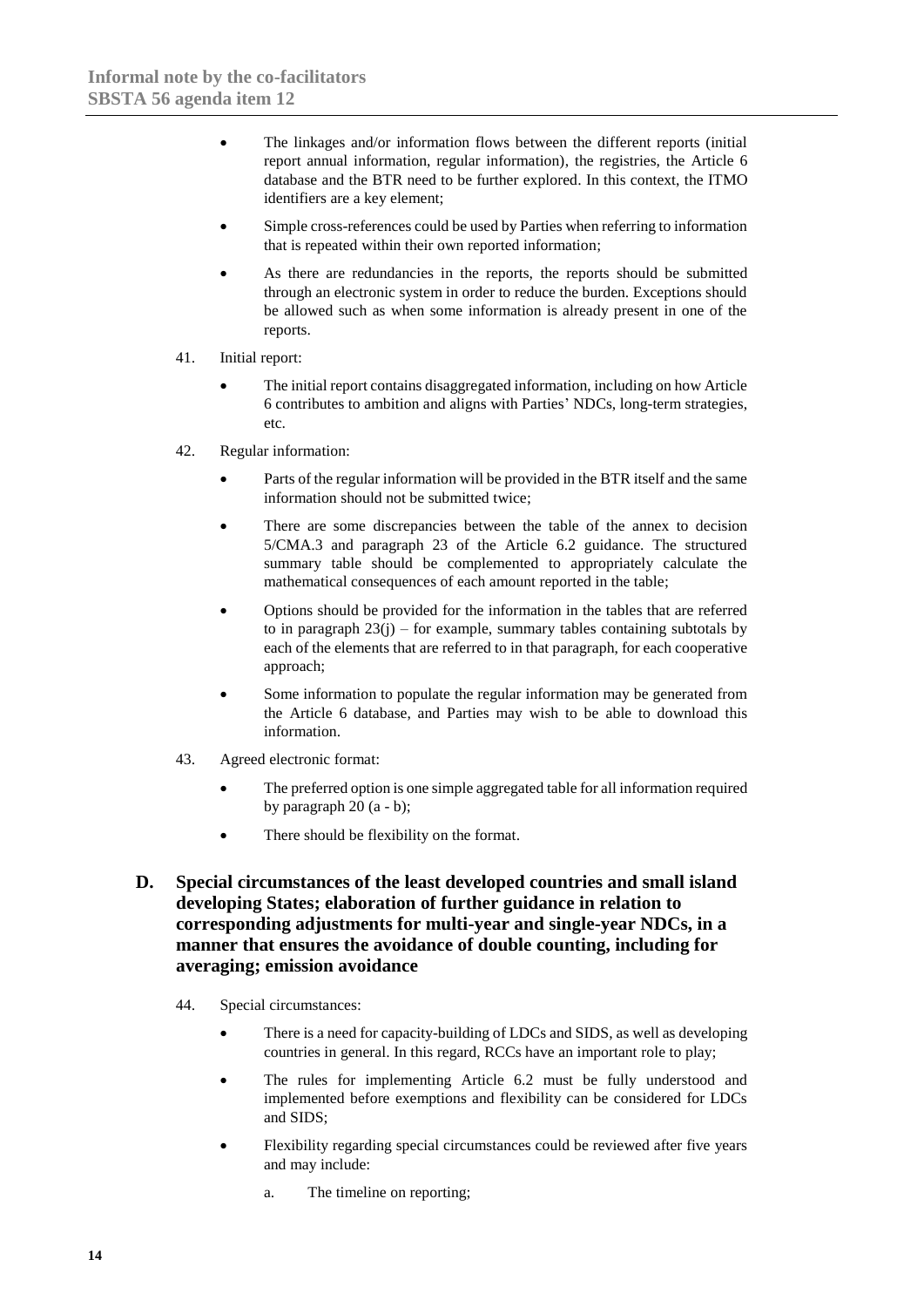- b. Access to the international registry that is free of charge;
- c. Support to national arrangements;
- d. Project cycle design, including baselines (similar to certain provisions under the CDM on baseline and additionality testing);
- e. Fast-track arrangements for LDC hosted activities;
- f. Participation requirements;
- g. Exemption from project cycle fees such as registration fees and SOP;
- h. Simplicity of reporting;
- Learning from experience will add clarity.

45. Elaboration of further guidance in relation to corresponding adjustments for multiyear and single-year NDCs, in a manner that ensures the avoidance of double counting, including for averaging, including on the following:

- There is a need for capacity-building for Parties to engage in cooperative approaches, not to reopen the guidance;
- Further guidance is not critical for the operationalization of Article 6.2;
- Further clarity is needed, including on:
	- a. The relationship between trajectory, trajectories and budget;
	- b. Selecting an accounting approach;
	- c. Pairing corresponding adjustments with SOP and OMGE to ensure robust accounting;
	- d. Ways to avoid lowering ambition in selecting a method for corresponding adjustment;
	- e. Ways to achieve ambition;
	- f. How the time lag between corresponding adjustments made between issuing and using Party will affect reporting;
- Elaboration can be provided in the outline for the initial report;
- Experience with reporting will provide the basis for implementing corresponding adjustments;
- There is no need for further work or recommendations at this time.
- 46. Emission avoidance:
	- Avoidance is a major solution to climate change because unnecessary emissions will no longer be generated by Parties if they have acquired the means of implementation. Emission avoidance should be the preferred option as compared to reductions, where residual emissions will still need to be addressed or mitigated. Emissions avoidance can clearly be part of policies and measures and can easily be validated;
	- A definition of avoidance is necessary as it goes beyond removals and emission reductions, including in relation to the prevention of emissions and impact assessment and risk management. Avoidance may be defined as the full displacement or prevention of greenhouse gas emissions expected to be generated by planned greenhouse gas emitting actions in energy, transport, manufacturing and agriculture. Prevention of human-induced deforestation and other greenhouse gas emitting activities will translate into the full avoidance of impacts from greenhouse gases;
	- The concept of avoidance is not defined under the UNFCCC or the IPCC and not important for the operationalization of Article 6.2;